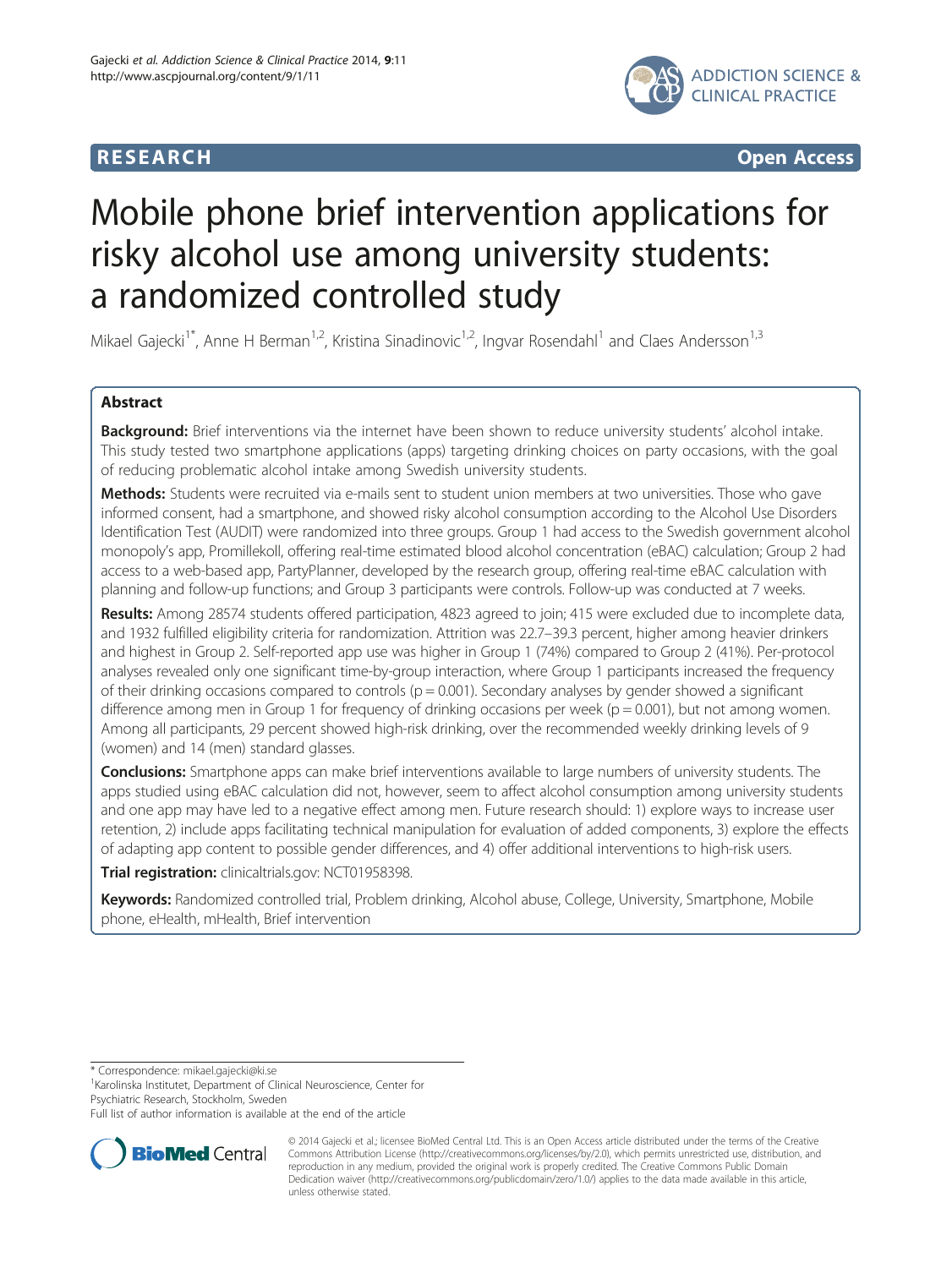# Introduction

Approximately 37–50 percent of college and university students consume alcohol at risky levels [[1,2](#page-10-0)]. Several effective methods for reducing risky and hazardous drinking among students have been identified, using information and early intervention as well as screening and brief intervention (SBI) [\[3-5](#page-10-0)]. One central focus of these methods concerns an individual's intentions to drink and his or her behavioral *control* over alcohol consumption. The Theory of Planned Behavior (TPB) [[6](#page-10-0)] proposes that a person's intentions are the foremost determinants of whether the behavior is performed or not. Information about the behavior that is available at any given moment influences intentions as well as actions. A number of studies confirm that drinking intentions among college students are predictive of drinking behaviors, and that the intended degree of drinking influences the level of the actual drinking [[7](#page-10-0)-[9](#page-10-0)]. A second central focus of effective methods is the use of protective cognitive and behavioral strategies that aim to limit alcohol consumption and collateral consequences [[10](#page-10-0)]. Interventions that include skill training for protective behavioral strategies have shown an association with less alcohol use and alcohol-related consequences [\[11-13](#page-10-0)]. Many alcohol-related prevention programs tailored to college students include a skills training component aimed at reducing intoxication when drinking [\[4,14,15\]](#page-10-0).

#### Technology and brief intervention

Students and young people often are reluctant to seek interventions for reducing their drinking behavior when such interventions are provided by health care professionals [\[16\]](#page-11-0). Short, technology-based interventions for younger people might contribute to the availability and access to interventions that could increase healthoriented behavior change. Indeed, the beneficial effects of technology-based brief interventions for problematic alcohol use have been shown for student populations in several reviews and meta-analyses, where the interventions were delivered via computer—with and without internet access [[17](#page-11-0)-[21\]](#page-11-0).

Since the advent of the smartphone, i.e., mobile telephones providing advanced functionality in addition to that of regular telephony, more and more people have immediate access to fairly powerful computers close at hand. In 2013, 94 percent of individuals between 16 and 25 years of age had access to a smartphone and 88 percent of those 26–35 years old had such access [\[22\]](#page-11-0). Smartphones make it possible to download and run software applications, commonly referred to as "apps," the use of which has exploded since 2008 when the two major venues for downloading apps opened—Apple's App store and Google's Play (formerly Android market).

One app sector targets health-related behaviors such as smoking and obesity, including problematic alcohol consumption. Although over 3000 apps focus on alcohol consumption, recent reviews indicate that many of the apps are intended to encourage drinking; and while apps offering support in reducing problematic alcohol use do exist, very little research evaluating their effects has been published [\[23,24](#page-11-0)].

#### Estimating blood alcohol content

One of the most prevalent components of smartphone apps related to alcohol consumption is the functionality of calculating and displaying an individual's estimated blood alcohol concentration (eBAC) [\[23,24](#page-11-0)]. Learning to calculate the eBAC and relating it to its effects on the individual—both in terms of desirable and positive effects as well as harmful and negative effects—is an integral part of the Alcohol Skills Training Program (ASTP) [[25](#page-11-0)] and Brief Alcohol Screening and Intervention for College Students Program (BASICS) [\[26\]](#page-11-0), information and early intervention methods that have good documented support [[3,4](#page-10-0),[27](#page-11-0)]. Calculating and displaying an individual's eBAC is a form of personalized feedback, and personalized feedback via mail or computer has been found to be an effective brief intervention [[28\]](#page-11-0).

The background motivations for conducting the present study were twofold. First, the Swedish government-owned alcohol monopoly (Systembolaget), which has an explicit mandate to limit health-related harm caused by alcohol, launched its own app, Promillekoll, in late 2012, offering users real-time feedback in the form of eBAC. The stated purpose of the app was to reduce risky and harmful alcohol drinking among university students, but its effects have hitherto not been studied scientifically. Second, the senior author of this article had conducted a study on an automated telephony and web-based intervention that offered university students eBAC calculation to reduce risky drinking [\[29](#page-11-0)]. Our research group adapted this intervention into an app format that included an added planning and follow-up component under the name PartyPlanner.

#### Aims

This study investigates the effects of two Swedish-language smartphone apps with real-time eBAC calculation and feedback among university students with established levels of risky drinking. Each app was compared to assessmentonly controls. We hypothesized that using each of these apps would lead to greater reductions in risky drinking than those seen in the assessment-only control group. Given the differing levels of alcohol consumption between men and women, we conducted a secondary analysis to explore whether there were any gender differences for these two apps in terms of alcohol outcomes. Earlier studies on gender effects for SBI outcomes are somewhat inconclusive, with some studies reporting gender differences [\[30,31\]](#page-11-0) but later research showing no such differences [[32\]](#page-11-0). As far as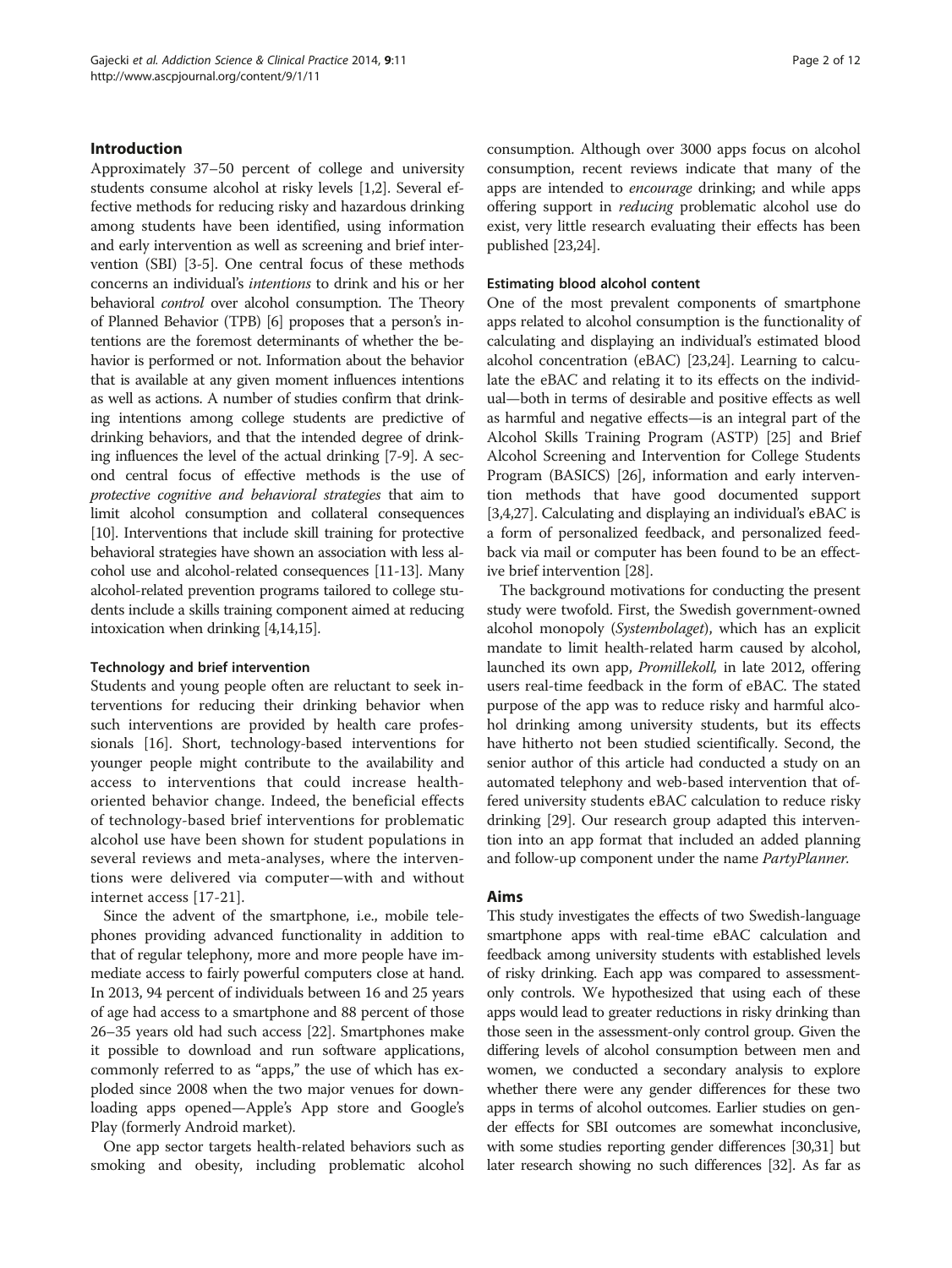we know, gender differences in the effects of smartphonedelivered SBIs have not been previously studied.

In summary, we report analyses of outcomes between groups with access to each app in comparison to a control group, additionally examining possible gender differences. We further discuss the implications of these results for university students as well as future research recommendations.

# **Methods**

#### Participants

The student unions at Stockholm University and the Royal Institute of Technology in Stockholm, Sweden, provided our research group with e-mail addresses for their current members. We e-mailed study information and a web page link to all addresses on the lists provided. Potential participants were informed that completing baseline and follow-up questionnaires in the study would automatically include them in a lottery with three iPad devices as prizes. Those interested in participation clicked a link directing them to a web page where they received further information on the Swedish Personal Data Act, and where they could indicate their consent to participate in the study. Individuals giving informed consent participated in a data intake process requiring registration of their mobile phone number, gender, age, and weight. Participants were also asked whether they had access to a smartphone running either of the two operating systems, iOS or Android. Thereafter, participants filled out baseline questionnaires consisting of the Daily Drinking Questionnaire (DDQ) [[33](#page-11-0)] and the Alcohol Use Disorders Identification Test (AUDIT) [[34](#page-11-0)]. Participants with an AUDIT score indicating at least hazardous consumption ( $\geq 6$  for women and  $\geq 8$  for men) [[35\]](#page-11-0) and having a smartphone running either iOS or Android were randomized to one of the two application conditions or to an assessment-only control group. Those not fulfilling these criteria were excluded from randomization. One reminder e-mail was sent out 2 days after the first email to those who had not responded. Study registration was open for one week. Participants were informed that some students would be contacted with an e-mail containing a link to a smartphone app, and that all would be asked to fill in follow-up questionnaires 6 weeks after registration, a timeframe based on a study previously conducted by the research group and commonly used in student alcohol studies [\[29\]](#page-11-0). No feedback on baseline consumption levels was given to any of the participants, regardless of group assignment.

#### Randomization

All eligible participants were randomized to one of the two interventions or to a control group with the ratio (1:1:1), using the randomization function in the IBM SPSS Statistics for MacOS X, Version 19 (IBM Corp, Armonk, NY, USA). Participants randomized to an intervention were sent an e-mail 10 days after the first information e-mail was sent (3 days after study registration ended) with a link to access the app to which they had been randomized. Participants in the intervention groups were instructed to use the app during the following weeks, in association with events where alcohol would be consumed. There were no further prompts to use the application during the period leading up to the follow-up. Participants were not blind as to whether or not they were allocated to an intervention condition, but they were not informed that one of the interventions included a planning and follow-up component. The randomization process was fully automated.

#### Interventions

1: Promillekoll app (tr. "Check your BAC"): As noted above, this app was developed by the Swedish government's Systembolaget and is publicly downloadable for iPhone and Android smartphones. This app was released for public use on September 25, 2012. The user can register his/her alcohol consumption in real time, where the app displays the user's current eBAC. The Promillekoll app is theoretically based on the assumption that information about one's own real-time eBAC levels can contribute to one's protective cognitive and behavioral strategies. Promillekoll also offers a number of specific strategies to maintain alcohol consumption at a level that is not harmful—in this case, 0.06 percent BAC. A further mechanism, congruent with the Theory of Planned Behavior (TPB) [[6](#page-10-0)], is that providing information and feedback on risky levels of eBAC modifies the intention to consume alcohol.

The application warns the user if the drink entered will result in an eBAC over 0.06 percent and only displays values up to 0.08 percent. It also provides information texts on alcohol and BAC. The study was conducted using a publicly available app, which is constructed as a standalone application that can be used offline. No user data are collected. The research group had no influence on the development or functionality of the app.

2: PartyPlanner app. In order to further develop and test the idea of modifying drinking intentions with an app, our research group developed a new app, "PartyPlanner," with the functionality of simulating or planning a drinking event beforehand and then comparing the simulation to the real-time event afterwards. Our hypothesis is that setting up a plan for personal eBAC levels *before* the drinking event might explicitly modify the user's drinking intentions by adapting user perceptions of risk to reality. The app user would then be able to pace his or her drinking based on a more realistic view of the amount of alcohol actually corresponding to a certain eBAC level. Comparing eBAC levels after the event could increase skillfulness in future protective behavioral strategies and increase control when drinking alcohol.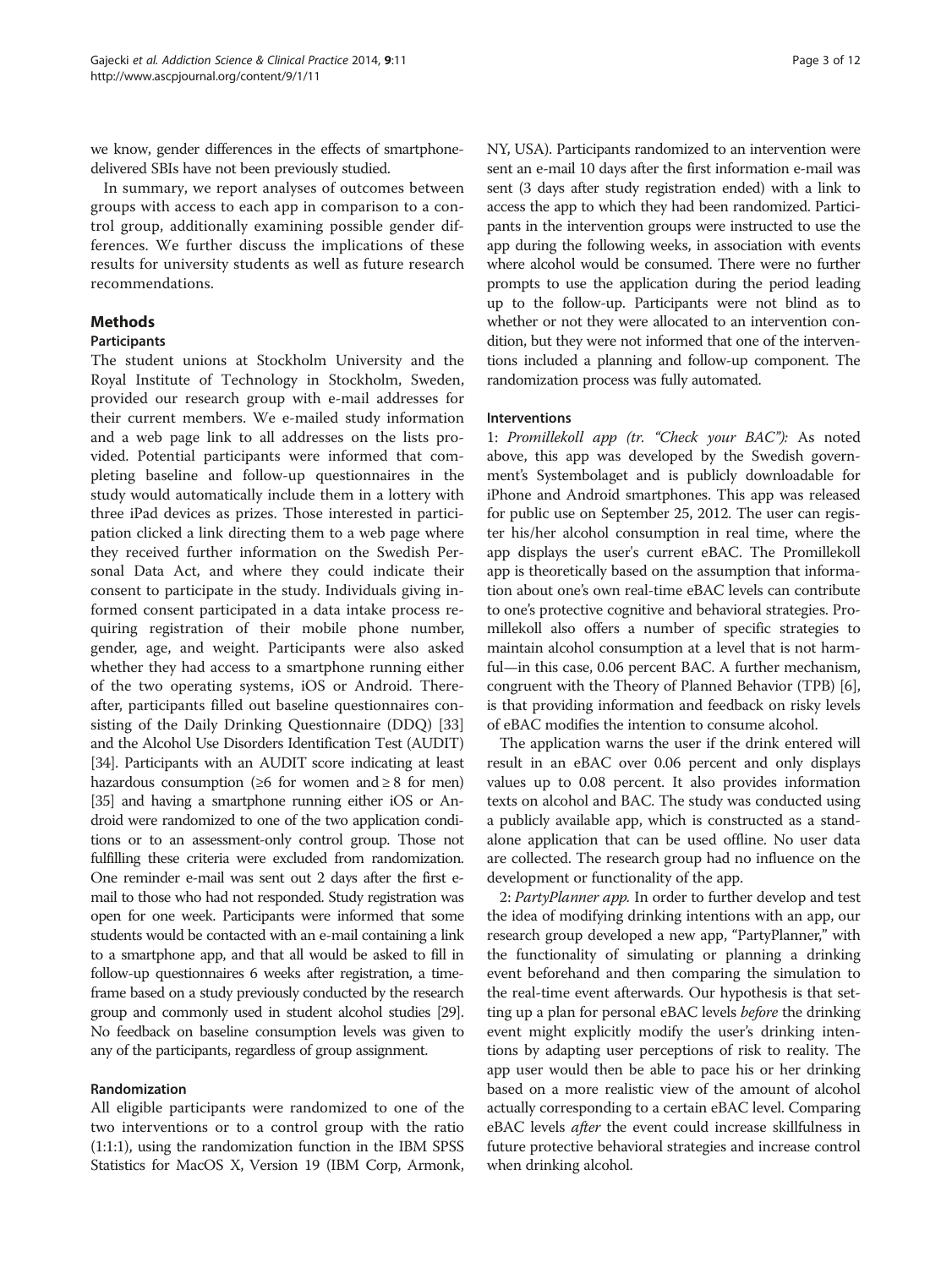Thus, in addition to registering alcohol consumption with instant visual eBAC similar to Promillekoll, this app gives the user the opportunity to simulate an event where alcohol will be consumed ahead of time. The app displays the eBAC level at distinct time points throughout the drinking occasion, both for pre-party simulations and real-time registrations. Color codes indicate whether the eBAC is at a risky level. The real-time registration with feedback can be used as a standalone function; i.e., without having made a prior plan. However, if there is a plan, the user can visually compare the plan with the logged real-time event after the actual drinking occasion. In contrast to Promillekoll, the PartyPlanner app was launched as a so-called web app that requires internet connection using a web browser in order to facilitate additional development following this study and prior to possible future, wider, public accessibility. This app was developed by the authors in collaboration with Liquid Media AB.

# Control group

The third group was a control group that did not receive any intervention or feedback on risky drinking. Individuals allocated to this group did not receive any further information in the time between study registration and follow-up.

#### Follow-up

Seven weeks after registration, all participants received an e-mail inviting them to answer the follow-up questionnaires. One reminder e-mail was sent 4 days after the first e-mail to initial nonresponders. The e-mails contained a link to an online questionnaire, where participants filled out the AUDIT, the DDQ, and answered questions on access to other interventions for reducing their alcohol use, such as speaking with someone else, using web-based services, or contacting professional treatment providers. Participants in the intervention groups were also asked whether they had actually used the app and how they liked it. The entire process was fully automated and no contact occurred with a human counterpart, but participants were provided with an e-mail address for technical support and questions regarding the study.

The follow-up e-mail was sent after 7 weeks rather than the originally planned 6 weeks due to unforeseen technical difficulties. The reason for the chosen timespan of 6 weeks was to facilitate comparison with an earlier study on digital interventions by the study group targeting the same population [[29](#page-11-0)].

#### **Seasonality**

The study took place in March and April 2013. Swedish university programming is not based on the concepts of midterms or finals, so there were no uniform examination periods during this time. During the intervention period, two major public holidays occurred: Easter and

Walpurgis Night (April 30). Walpurgis Night is traditionally connected to partying, with high alcohol consumption in Swedish culture.

# Ethics

The study was approved by the regional ethics vetting board in Stockholm (ref. nr. 2012/1126–31/1). Since Swedish universities are not permitted to organize lotteries, the iPad lottery was conducted by the charity organization, Save the Children. See Figure [1](#page-4-0) for a participant flowchart.

#### Design

The study evaluated the effectiveness of access to one of two smartphone apps addressing risky alcohol use among university students in Stockholm, Sweden. A randomized, parallel, three-group, repeated-measures design was used in which alcohol-related outcomes of two smartphone intervention groups were separately compared to an assessmentonly control group. Participants were assessed at baseline before trial and at follow-up 7 weeks later. The trial was registered at clinicaltrials.gov (ref. nr. NCT01958398).

#### Measures

Participants' alcohol consumption levels and BAC were investigated during the trial. To measure quantity and frequency of alcohol consumption, the DDQ [[33](#page-11-0)] was used. The instrument was translated into Swedish by Malmö University, in collaboration with the University of Washington. Participants were asked to consider a typical week during the past month and state how many standard glasses of alcohol they drank and over how many hours for each day of the current week. They were also asked to report their peak alcohol consumption event during the past month in terms of how many standard glasses they drank during a self-reported number of hours. This measure has demonstrated good testretest reliability in paper format [\[27](#page-11-0)].

The eBAC was calculated based on the values from the DDQ in conjunction with weight and gender for each individual. The formula used was the widely known Widmark formula, as modified and used by the United States National Highway Traffic Safety Administration: eBAC (in parts per mille, as is standard in Sweden) = ([number of standard glasses]  $\times$  12 grams)/([body weight in kg]  $\times$  C) – [no. of hours]  $\times$  0.15), where C is a gender-specific constant of 0.68 for men and 0.55 for women [\[36\]](#page-11-0). In order to convert the eBAC to percentage values for this article, the values were divided by 10. In the study, a peak eBAC value was calculated as the eBAC of the peak alcohol consumption event of the past month. The mean eBAC value was calculated as the mean of the eBAC values specified for each day during the typical week reported in the DDQ.

The AUDIT [[34\]](#page-11-0) consists of 10 questions measuring consumption and signs of harm and dependence in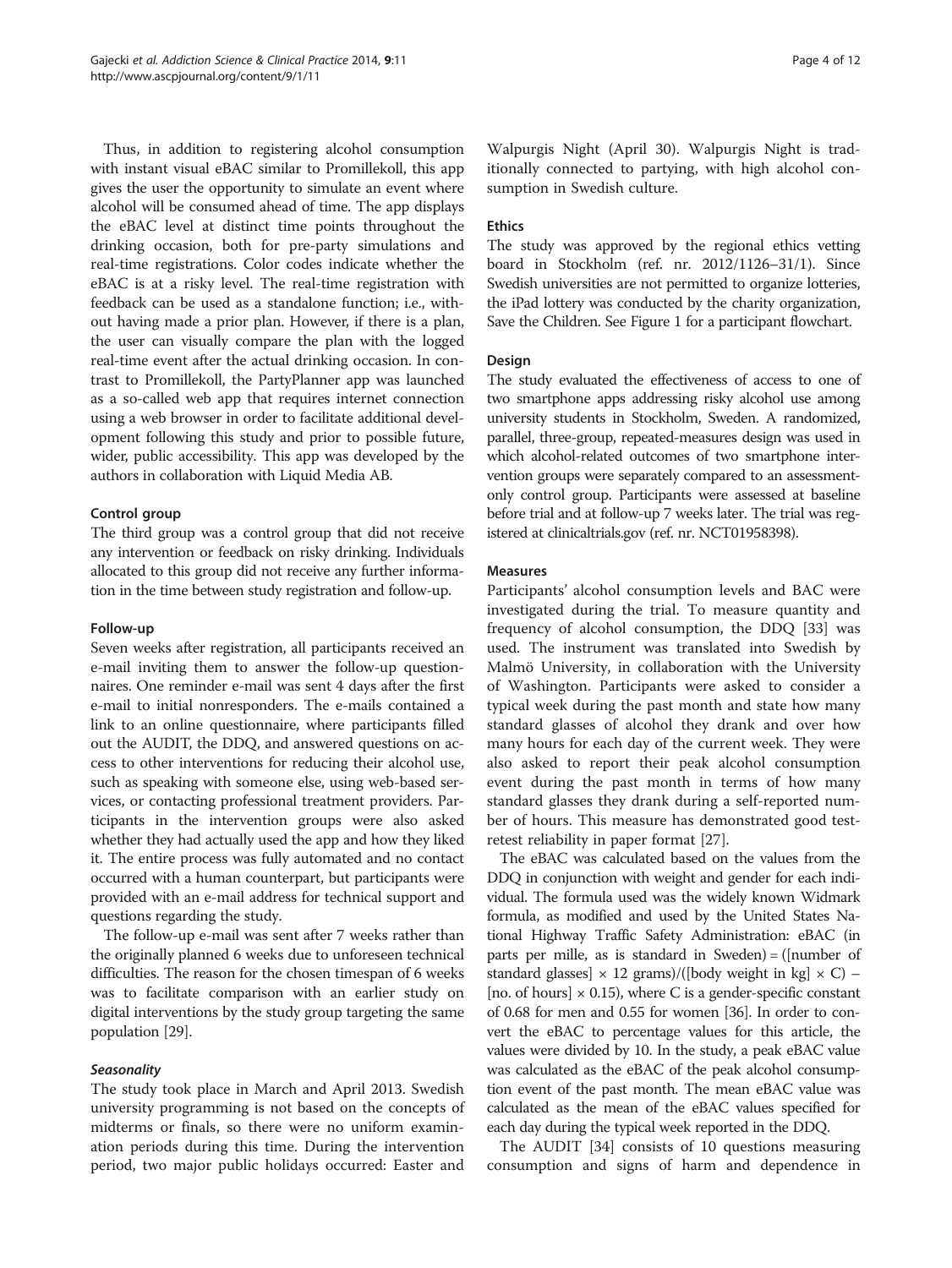<span id="page-4-0"></span>

relation to alcohol. The instrument was used to assess whether problematic drinking was present and, if so, its severity. The Swedish version has shown good internal consistency. The paper version has yielded Cronbach's α values of 0.81–0.82 [[35,37\]](#page-11-0), and the internet version has yielded Cronbach's α values of 0.80–0.93 [\[38,39\]](#page-11-0).

In order to assess the app usage, self-reported data were gathered at follow-up on whether the apps had been used and, if so, how many times. Questions on the users' perception of the apps were also asked at follow-up.

# **Definitions**

#### Risky and problematic drinking

No level of alcohol drinking is known to be risk free, and there is no internationally agreed-upon amount defined as hazardous. Guidelines thus vary considerably, but risky use in terms of volume consumed is often defined either as a high weekly consumption or high consumption on one occasion (binge drinking). In Sweden, the Swedish National Institute of Public Health defines hazardous drinking for men as 14 or more standard glasses (in Sweden, 12 grams of pure alcohol) in a week, or five or more standard glasses per occasion. For women, the limits are nine or more standard glasses in a week or four or more standard glasses at any one occasion [[40\]](#page-11-0). While binge drinking can be defined as four or five drinks per occasion, it can also be defined using

BAC, where the level of 0.08 percent is commonly used [[41\]](#page-11-0). In this study the slightly more conservative level of 0.06 percent was used, which is closer to the 0.055 percent BAC recommended in the BASICS program [[26](#page-11-0)].

In this study, we defined problematic drinking based on an AUDIT score over the cutoff level for risky or hazardous drinking ( $\geq 6$  for women and  $\geq 8$  for men), thus also including the categories harmful drinking  $(≥16$  for men and women) and probable alcohol dependence (≥20 for men and women) [\[42](#page-11-0)].

# Statistical analyses

Descriptive statistics were used to describe baseline characteristics. Analysis of variance (ANOVA) was used to identify any baseline differences in age, AUDIT, mean eBAC, peak eBAC, quantity, frequency, and number of binge drinking occasions between the groups. Pearson's chi-squared tests were used to determine differences between the groups in proportion of gender and the proportion of participants drinking more than the weekly recommendation. A linear mixed model analysis was used to identify changes over time in alcohol consumption outcomes: mean eBAC, peak eBAC, quantity, frequency, and number of binge drinking occasions. These analyses were conducted *per protocol*—that is, including only those participants who reported using the app they were assigned to—and controlling for three variables: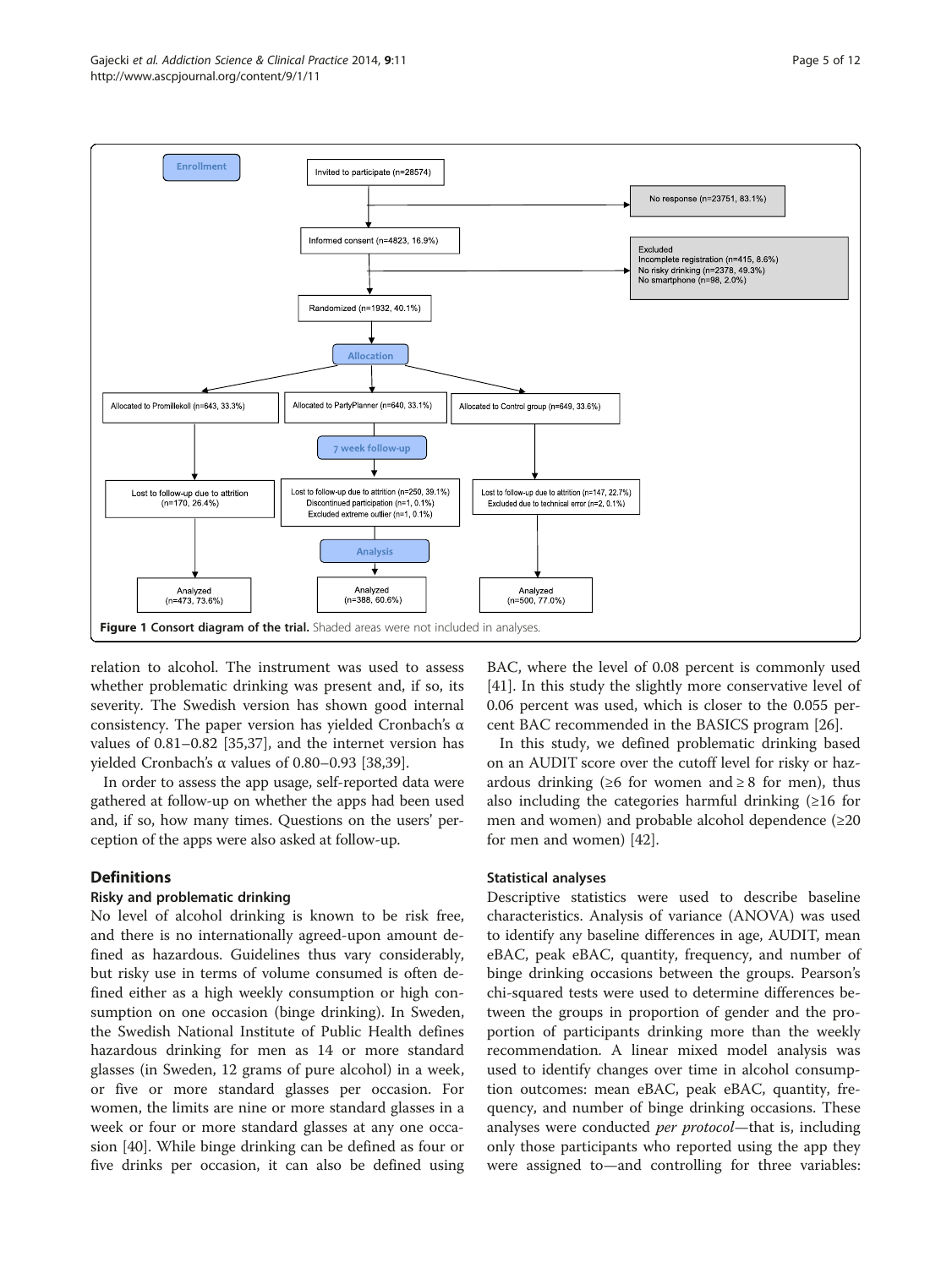the number of times the app was accessed, having spoken to someone about alcohol consumption during the past 12 months, and having accessed the publicly available Promillekoll app prior to the study. For comparison, intention to treat analyses were performed with all participants who were randomized to experimental groups and retaining baseline values for as many participants as possible. No data imputation procedures were applied.

Descriptive statistics, ANOVA, repeated-measures ANOVA, and Pearson's chi-squared analyses were performed using IBM SPSS Statistics for MacOS X, Version 22 (IBM Corp, Armonk, NY, USA). Linear mixed model analyses were performed using Stata 13 (StataCorp. 2013. College Station, TX: StataCorp LP.). Values for averages and standard deviations are presented to three decimal places in order to make differences visually discernible.

# Exclusions

Two participants were identified as extreme outliers at baseline, one who entered a value of 70 standard glasses for the peak consumption occasion and another who indicated an age of 90 years. A third participant had left incomplete data at baseline, and was included in followup due to a technical problem. These three participants were excluded from all analyses.

# Results

#### Participant characteristics

Baseline participant characteristics did not differ overall among participants randomized to the three arms of the trial (see Table 1). In total, the sample consisted of approximately equal numbers of men and women (48.3% male, 51.7% female). The mean AUDIT score (10.7, SD = 3.9) indicated hazardous drinking levels, with almost onethird (29.7%) of the participants drinking more on a weekly basis than the recommended Swedish guidelines of less than nine drinks for women and less than 14 for men per week.

# Attrition

The overall attrition rate was 29.4 percent  $(n = 568)$ ; one participant who asked to terminate his study participation was included in the attrition group. An analysis comparing the attrition group with participants who completed the follow-up ("completers") showed no significant differences in gender or age. However, participants in the attrition group had significantly higher scores on all outcome variables related to alcohol consumption, except for peak eBAC per month (see Table [2](#page-6-0)).

Analyzed by group, attrition was not equal. The Party-Planner group had a higher attrition rate, at 39.3 percent, compared to the Promillekoll (26.4%) and control  $(22.7%)$  groups  $[\chi^2 (2, 1929) = 46.633, p < 0.001]$ . A subanalysis revealed that in the PartyPlanner group, all alcohol consumption-related baseline values were higher among the attrited individuals than among those who completed the follow-up; the same was true for all baseline values except for frequency and number of binge drinking occasions per week in the control group. For the Promillekoll group, there were no differences in baseline values between completers and the attrited group. Significantly more of the men (43.9%) in the PartyPlanner group did not complete follow-up in comparison to the women (35.3%)  $[\chi^2 (1, 639) = 4.975, p =$ 0.026]; there were no gender differences for follow-up rates in the other two groups.

#### App use

Over one-third of the participants in all three groups had tried Promillekoll before initiation of the study.

| Characteristic                                 | Total $(N = 1929)$    | PartyPlanner ( $n = 639$ ) | Promillekoll ( $n = 643$ ) | Control $(n = 647)$  | p-values <sup>a</sup> |
|------------------------------------------------|-----------------------|----------------------------|----------------------------|----------------------|-----------------------|
| Gender: M (%)/F (%)                            | 931 (48.3)/998 (51.7) | 296 (46.3)/343 (53.7)      | 334 (51.9)/309 (48.1)      | 301(46.5)/346 (53.5) | 0.073                 |
| Age: mean (SD)                                 | 24.720 (4.809)        | 24.820 (4.631)             | 24.640 (4.991)             | 24.700 (4.804)       | 0.805                 |
| Measures of alcohol<br>consumption: means (SD) |                       |                            |                            |                      |                       |
| AUDIT score (scale 0-40)                       | 10.657 (3.896)        | 10.676 (3.944)             | 10.647 (3.718)             | 10.649 (4.026)       | 0.989                 |
| Quantity (standard glasses/week)               | 9.260(6.282)          | 9.299 (6.439)              | 9.335(6.236)               | 9.146 (6.178)        | 0.848                 |
| Frequency (drinking occasions/week)            | 2.270 (1.177)         | 2.337 (1.164)              | 2.185 (1.171)              | 2.288 (1.191)        | 0.063                 |
| Binge occasions (no. per week)                 | 0.997(0.855)          | 0.975(0.851)               | 1.045 (0.861)              | 0.971(0.852)         | 0.215                 |
| Average eBAC <sup>b</sup> per week             | 0.017(0.015)          | 0.018(0.016)               | 0.017(0.015)               | 0.017(0.015)         | 0.386                 |
| Peak eBAC <sup>c</sup> within past month       | 0.126(0.803)          | 0.130(0.825)               | 0.121(0.077)               | 0.128(0.081)         | 0.103                 |
| Percent (%) over weekly recommended level      | 29.7                  | 31.1                       | 30.8                       | 27.2                 | 0.230                 |

<sup>a</sup>P-values are based on ANOVA for age, AUDIT, quantity, frequency, binge occasions, average eBAC, and peak eBAC; Pearson's chi-square was used for gender and % over the weekly recommended level.

<sup>b</sup>Estimated average percentage BAC per week.

Estimated average peak percentage BAC during the past month.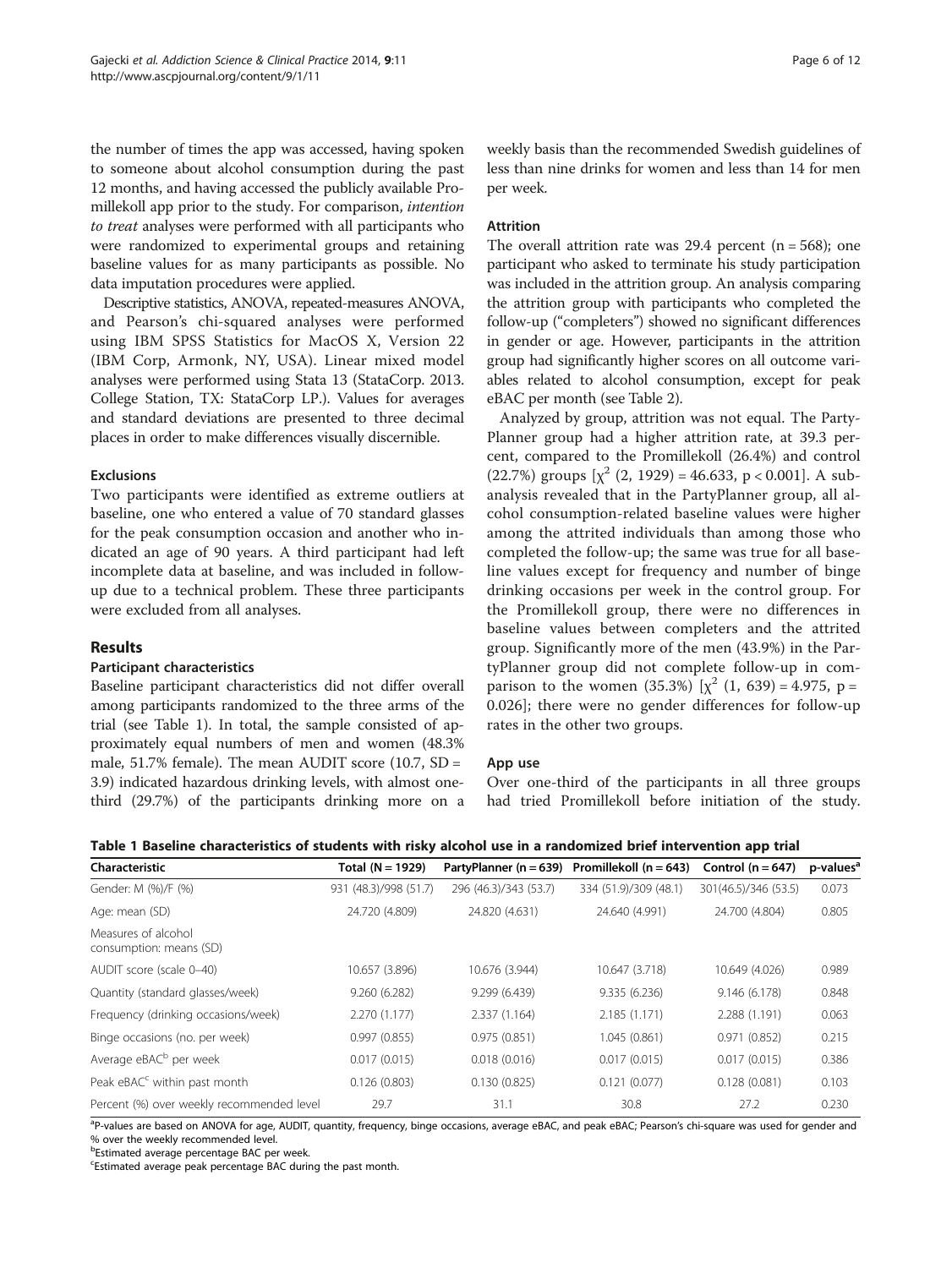|                                             | Completers $(n = 1361)$ | Attrition group ( $n = 568$ ) | p-values <sup>a</sup> |
|---------------------------------------------|-------------------------|-------------------------------|-----------------------|
| Gender: M (%)/F (%)                         | 646(47.5)/715(52.5)     | 285(50.2)/283(49.8)           | 0.277                 |
| Age: mean (SD)                              | 24.840 (4.931)          | 24.420 (4.493)                | 0.078                 |
| Measures of alcohol consumption: means (SD) |                         |                               |                       |
| AUDIT score (scale 0-40)                    | 10.444 (3.716)          | 11.169 (4.257)                | < 0.001               |
| Quantity (standard glasses/week)            | 8.812 (5.696)           | 10.333 (7.398)                | < 0.001               |
| Frequency (drinking occasions/week)         | 2.213(1.139)            | 2.405 (1.253)                 | 0.002                 |
| Binge occasions (no. per week)              | 0.950(0.807)            | 1.109(0.951)                  | < 0.001               |
| Average eBAC <sup>b</sup> per week          | 0.161(0.133)            | 0.198(0.187)                  | < 0.001               |
| Peak eBAC <sup>c</sup> within past month    | 1.240 (0.760)           | 1.319 (0.897)                 | 0.063                 |
| Percent (%) over weekly recommended levels  | 27.4                    | 35.2                          | 0.001                 |

<span id="page-6-0"></span>Table 2 Baseline characteristics for participants completing follow-up ("completers") compared to participants who did not ("attrition group")

<sup>a</sup>P-values are based on student's t-test for age, AUDIT, quantity, frequency, binge occasions, average eBAC, and peak eBAC; Pearson's chi-square was used for gender and % over weekly recommended level.

b Estimated average percentage BAC per week.

Estimated average peak percentage BAC during the past month.

Fewer PartyPlanner participants (41.4%) reported having used the PartyPlanner app during the study period, compared to Promillekoll participants (74.1%;  $\chi^2$  (1, 845) = 92.844, p < 0.001).

#### Other interventions and prior experiences of Promillekoll

Between 0.4 percent and 0.6 percent of all study participants reported having used pharmaceutical medications in order to reduce alcohol consumption during the 12 months preceding the follow-up, and between 0.8 percent and 2.6 percent reported having accessed help other than medications or speaking to someone about their use.

Over 20 percent in each group reported at follow-up that they had spoken with someone about their alcohol consumption during the prior 12 months.

#### Usability data

Users rated the two apps for ease of use, suitability, and likelihood of recommending it to a friend. The only significant difference between the two apps was that Promillekoll participants rated ease of use higher (4.0) than PartyPlanner participants (3.2) (see Table [3\)](#page-7-0).

#### Outcome analyses

Time-by-group interactions were investigated using linear mixed models analyses, separately comparing each app group (per protocol) to the control group and controlling for the number of app-use occasions, earlier use of Promillekoll, and having spoken to someone about alcohol consumption over the past 12 months. A Bonferroni correction of  $p = 0.003$  was applied throughout. For the Party-Planner group, no significant time-by-group interactions for any outcome measures occurred. For the Promillekoll group, app users showed a significant increase in drinking

frequency compared to the control group  $[Z = 3.39, p =$ 0.001] (see Table [4](#page-8-0)).

The three covariates were all significant: number of appuse occasions  $[Z = 8.24, p < 0.001]$ ; having spoken to someone about alcohol consumption in the past 12 months  $[Z =$ 3.73, p < 0.001]; and having tried Promillekoll before the study  $[Z = 2.62, p = 0.001]$ .

An intention-to-treat analysis including all users regardless of reported app use, and not controlling for any other factors, did not yield any significant differences between the groups.

At follow-up, the proportion of group members having a weekly consumption over the recommended level remained more than 25 percent (Control group: 26.4%, PartyPlanner: 26.7%, and Promillekoll: 28.8%).

#### Secondary outcome analyses

Outcomes were also analyzed secondarily to identify any gender differences. Outcomes for male participants showed two significant time-by-group effects in the per-protocol analysis. Male participants in the Promillekoll group with reported app use increased their drinking frequency from baseline to follow-up, in comparison to control group participants ( $Z = 3.48$ ,  $p = 0.001$ ). One covariate was significant: number of app-use occasions  $[Z = 5.80, p < 0.001]$ .

#### **Discussion**

This study compared the effects of two smartphone apps for reducing overconsumption of alcohol at single-party occasions among Swedish university students to assessmentonly controls. Both apps relied on mathematical estimates of blood alcohol concentration. The apps differed in content. The Promillekoll app offered information texts on different eBAC levels as well as strategies for avoiding risky drinking. The PartyPlanner app did not offer any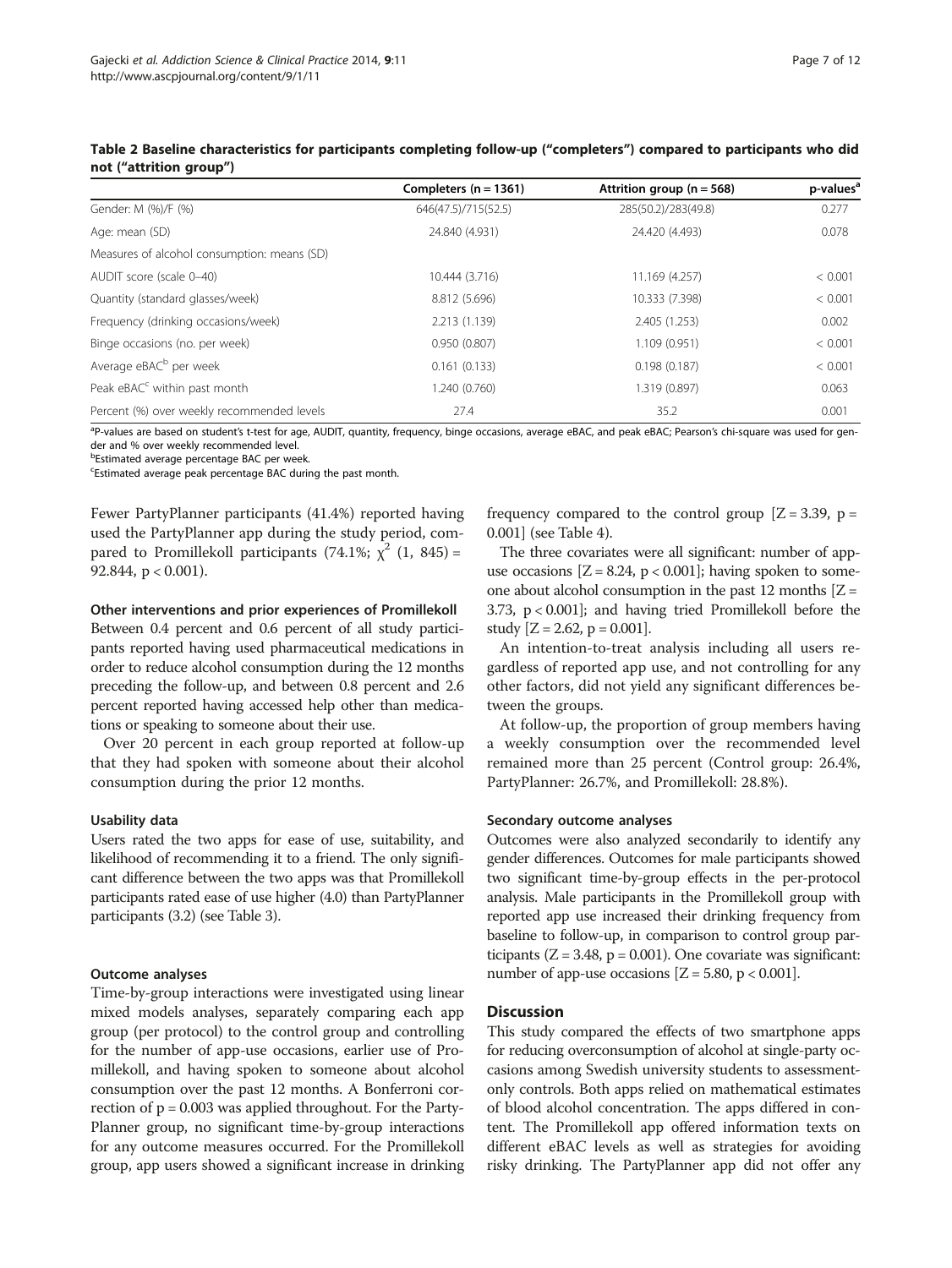| Measurement<br>occasion | Questions                                                                                                                                                                              | <b>PartyPlanner</b><br>$(n = 155-7)$ | Promillekoll<br>$(n = 342)$ | Control group<br>$(n = 489)$ | Significance level<br>(p-value) |
|-------------------------|----------------------------------------------------------------------------------------------------------------------------------------------------------------------------------------|--------------------------------------|-----------------------------|------------------------------|---------------------------------|
| Baseline                | Had you tried the Promillekoll app before agreeing to<br>participate in this study? % of yes responses (n)                                                                             | 34.8 (54)                            | 34.5 (118)                  | 33.7 (165)                   | 0.080                           |
| Follow-up               | Have you spoken to someone regarding your alcohol<br>consumption during the last 12 months? % of yes responses (n)                                                                     | 25.3 (39)                            | 27.2 (93)                   | 20.7 (101)                   | 0.957                           |
| Follow-up               | How did you experience using the app?<br>Mean scores <sup>a</sup> (SD) $1 =$ Very difficult $5 =$ Very easy                                                                            | 3.2(1.1)                             | 4.0(1.1)                    | N/A                          | < 0.001                         |
| Follow-up               | In your opinion, how suitable is an app of this kind for<br>helping people with risky alcohol consumption?<br>Mean scores <sup>a</sup> (SD) $1 = Not$ at all $5 = Very$ suitable       | 3.6(1.2)                             | 3.4(1.2)                    | N/A                          | 0.171                           |
| Follow-up               | Would you recommend using an app of this kind to a<br>friend who wanted to keep track of his or her alcohol<br>consumption? Mean scores <sup>a</sup> (SD) $1 =$ Never $5 =$ Definitely | 3.6(1.2)                             | 3.7(1.3)                    | N/A                          | 0.663                           |

<span id="page-7-0"></span>Table 3 Self-reported data on prior use of Promillekoll, speaking to someone about use, and app usability

<sup>a</sup>Scores are given as discrete values on the scale of 1–5. The highest and lowest scores are defined in each cell under the question.

explanatory texts but included a component allowing participants to plan their drinking in advance. Because of these differences in the apps, as well as difficulties in assessing which factors might be instrumental in any observed change in outcome, we chose to compare each app only to the control group and not to each other. Also, because the proportion of participants who actually used the app was significantly lower in the PartyPlanner group, we chose to focus on per-protocol analyses only, including participants who reported having used each app. We chose to control our analyses with three covariates. One concerned prior access to the Promillekoll app, which had been available for public access for over 5 months at the beginning of our study. Over one-third of app participants had used it before our study. The PartyPlanner was launched at the same time as this study and is not publicly available at this writing. The second covariate concerned access to other modes of help for alcohol consumption during the 12 months preceding the follow-up. We assessed three categories of help: medication, speaking to someone about alcohol consumption, and accessing other types of help such as internetbased interventions. About one in five participants reported having spoken to someone about their consumption in the previous 12 months. The third covariate concerned the number of times intervention group participants had used the app. The results showed only one time-bygroup interaction, where Promillekoll participants showed a significant increase in drinking occasion frequency in comparison to controls. The proportion of students drinking more than the weekly Swedish recommendation of nine drinks for women and 14 for men appeared to remain stable over time at approximately 25–30 percent of all study participants.

It is not clear why Promillekoll users increased the frequency of their drinking at the same time that they did not, as a group, consume larger quantities of alcohol. We can only speculate that app users may have felt more

confident that they could rely on the app to reduce negative effects of drinking and therefore felt able to drink more often.

The secondary gender-focused analyses suggest that male participants were the source of the increase in drinking frequency in the Promillekoll group. This finding suggests that it might be interesting to test gender-related hypotheses about the mechanisms steering the drinking behavior of male and female university students when using smartphone apps. One speculation is that real-time use of a smartphone app might trigger men to compete with their peers in a competitive "drinking game". However, Promillekoll does not display eBACs over 0.08 percent, thus effectively setting an upper limit to how far the "game" can go. Interestingly, we did not see the same phenomenon in the PartyPlanner group. One reason could well be that attrition was significantly higher in the Party-Planner group than in the other two groups, and where a higher proportion of men in the PartyPlanner group had dropped out. Moreover, these dropouts had higher levels of baseline alcohol consumption, a pattern not seen in the other two groups. It is also possible that individuals who might have been triggered to drink more frequently when having access to a smartphone app were present to a higher extent in the Promillekoll group.

Regarding the significance of covariates, the number of app-use occasions was associated with increases in outcomes in the analyses, possibly because those who drank more frequently had more opportunities to use the app than those who did not. This explanation could also apply to the other covariates, where an individual with higher levels of alcohol consumption might be more likely to try out apps for controlling it. They might also be more likely to speak to someone about their consumption.

The study took place over Easter and Walpurgis Night, both high-consumption holidays. These events may have led to seasonal spikes in consumption and may have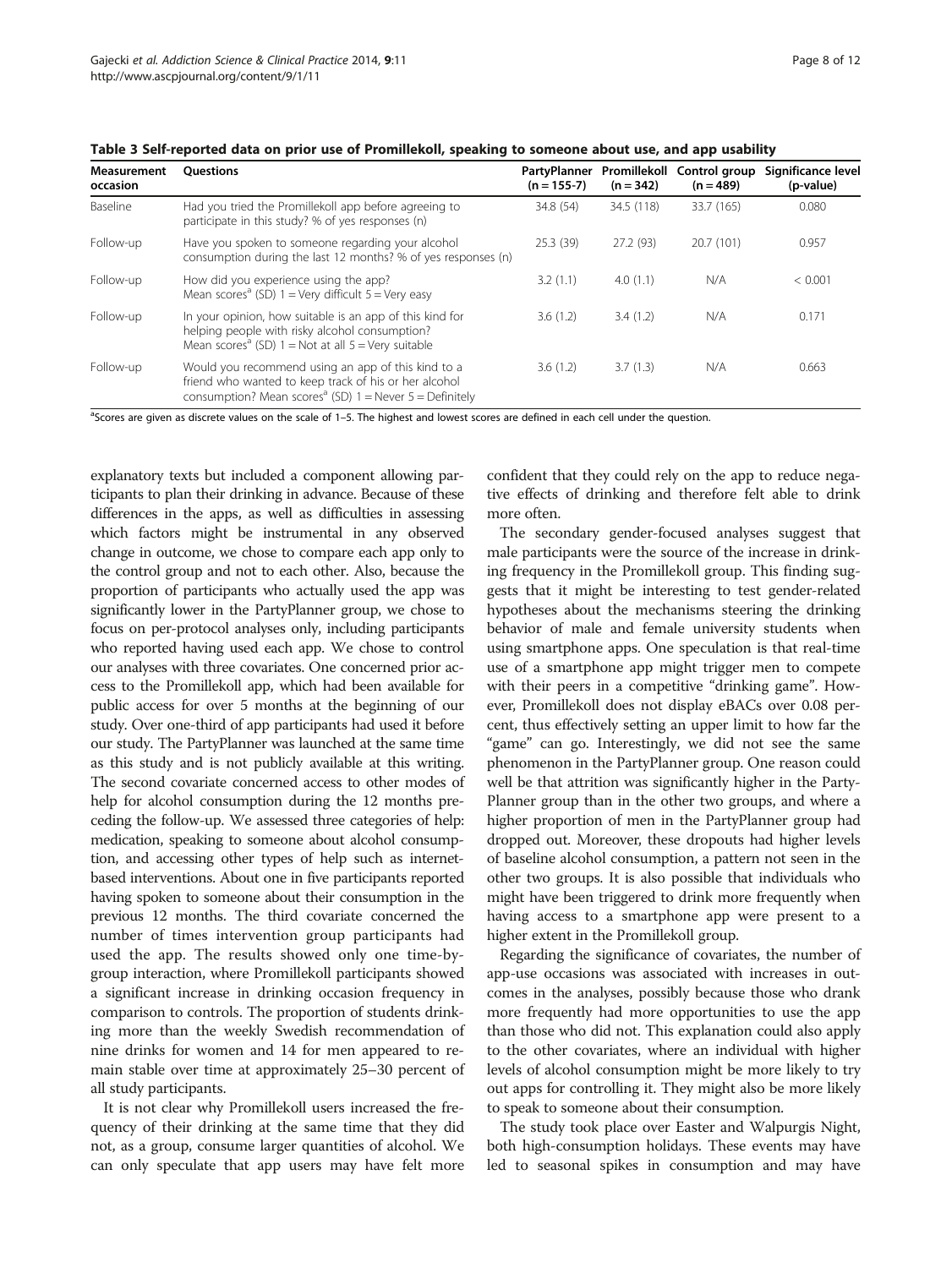# <span id="page-8-0"></span>Table 4 Baseline and 7-week follow-up alcohol consumption outcomes, comparing intervention groups to controls<sup>a</sup>

| <b>Measures of alcohol</b><br>consumption in<br>means (SD) | Control                |                       | PartyPlanner ( $n = 153$ ) |               | PartyPlanner compared<br>to Control <sup>a</sup> linear<br>mixed models | Promillekoll $(n = 341)$ |               | Promillekoll compared<br>to Control <sup>a</sup> linear<br>mixed models |  |
|------------------------------------------------------------|------------------------|-----------------------|----------------------------|---------------|-------------------------------------------------------------------------|--------------------------|---------------|-------------------------------------------------------------------------|--|
|                                                            | Baseline ( $n = 489$ ) | Follow-up $(n = 489)$ | <b>Baseline</b>            | Follow-up     | Time x Group p-value                                                    | <b>Baseline</b>          | Follow-up     | Time x Group p-value                                                    |  |
| Quantity (standard glasses/week)                           | 9.146(6.178)           | 8.619 (6.281)         | 8.570 (6.122)              | 8.317 (6.449) | 0.816                                                                   | 9.617(6.263)             | 9.746 (7.053) | 0.411                                                                   |  |
| Frequency (drinking occasions/week)                        | 2.288 (1.191)          | 2.152 (1.192)         | 2.165 (1.122)              | 2.171 (1.232) | 0.225                                                                   | 2.242 (1.196)            | 2.362 (1.234) | < 0.001                                                                 |  |
| Binge occasions (no per week)                              | 0.971(0.852)           | 0.897(0.838)          | 0.880(0.760)               | 0.791(0.822)  | 0.507                                                                   | 1.082 (0.875)            | 1.018 (0.837) | 0.629                                                                   |  |
| eBAC <sup>b</sup> /week                                    | 0.017(0.015)           | 0.016(0.015)          | 0.016(0.013)               | 0.015(0.016)  | 0.914                                                                   | 0.017(0.014)             | 0.017(0.018)  | 0.750                                                                   |  |
| Peak eBAC <sup>c</sup> /month                              | 0.128(0.082)           | 0.118(0.080)          | 0.126(0.087)               | 0.122(0.096)  | 0.649                                                                   | 0.108(0.087)             | 0.119(0.084)  | 0.776                                                                   |  |

<sup>a</sup>Analyses comparing the two intervention groups to controls included only individuals who reported actually using the assigned app. Analyses were controlled for the number of times participants reported using the app, previous use of the publicly available Promillekoll app, and self-reports on having spoken to someone in the past 12 months about their alcohol use.

**Estimated average percentage BAC for the week.** 

Estimated average peak percentage BAC during the past month.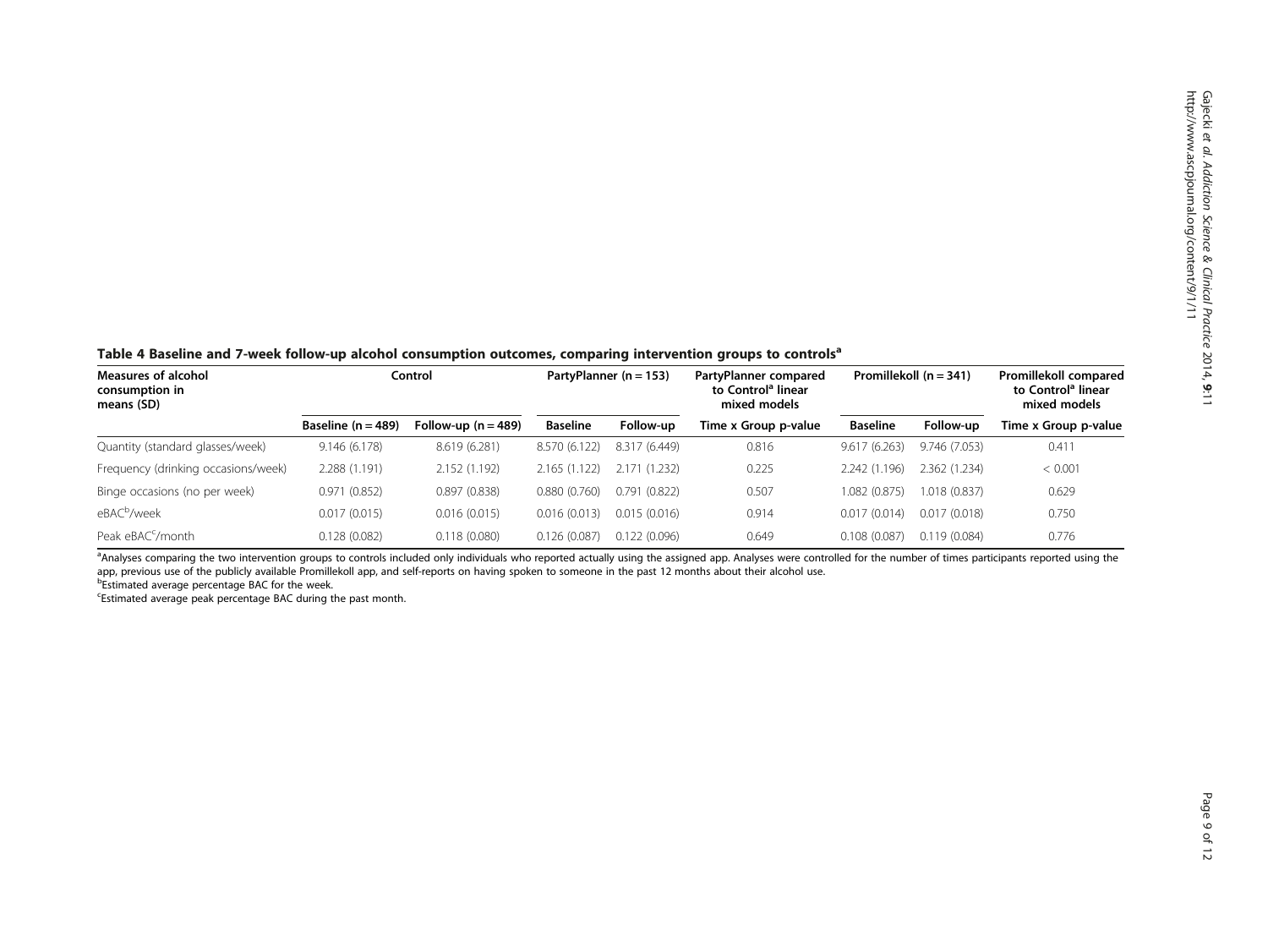affected the reported levels of consumption; however, this effect is most probably equal for all participants.

# Strengths and limitations

An important strength of this study is that it is, to our knowledge, one of the first effectiveness studies on apps for health-related behavior change for reducing risky alcohol consumption. A second strength is that this is the first randomized controlled study conducted with the Promillekoll app, which was released publicly by Systembolaget in the fall of 2012 following research-based development and a qualitative usability study. Thirdly, we studied university students, a highly important target group in that both risky alcohol drinking and smartphone app use are quite prevalent. It is possible to reach a large population of students easily and directly via email addresses, facilitating this study and future research with this group. The design also ensures a minimum of human interaction, a possible advantage given the stigma attached to overconsumption of alcohol [[43\]](#page-11-0), and which potential participants might experience as an obstacle. The attrition rates in this study (over 30% overall; see Table [2\)](#page-6-0) were somewhat lower than in other studies of electronically delivered SBIs, where attrition rates over time periods of 4–6 weeks ranged between 36.7 percent and 44.8 percent [\[44](#page-11-0)-[46](#page-11-0)].

This study was also subject to several limitations. First, we had no information on possible differences between student union members who entered the study and those who did not. Among those invited to participate, only 16.9 percent gave informed consent. One reason for this could be that a certain proportion of our e-mails did not reach the recipients due to spam e-mail filters or to changes in e-mail addresses. We are therefore unsure of how representative this sample is of the total student population. What is clear, however, is that prevalence rates of problematic drinking in this sample were consistent with earlier studies targeting university students in Sweden and the US [\[1,2\]](#page-10-0). Secondly, the two smartphone interventions differed significantly in graphic design and technical presentation. Moreover, the Promillekoll app had been publicly available for over 5 months before this study was launched. These circumstances made it difficult to conduct any meaningful comparison between the two apps, so we chose to compare each of them individually to the control group. Under ideal laboratory conditions, we would have added the planning and follow-up function that was part of PartyPlanner to the Promillekoll intervention, in order to facilitate participants' awareness of the extra pedagogical functions in the PartyPlanner app. In this case, the apps were produced by different designers, confounding design and format with content. Thirdly, the attrition rates in the two intervention groups differed significantly. Some of the participants who completed the follow-up left

written comments on the PartyPlanner app. Their comments indicated that they disliked the technical web-based app solution, which required continuous internet connection. This may have caused time lags in app response that may have further deterred participants from using the app, and may have contributed to attrition. Our attrition analysis showed that completers and noncompleters in both the control and PartyPlanner groups differed on baseline characteristics measuring alcohol consumption, whereas Promillekoll participants did not. We are not sure why the Promillekoll app had a more equal distribution of baseline characteristics between the attriters and completers, but Promillekoll was released following a rigorous design process, and this may have led to a more pleasant user experience, which in turn led to higher retention. The Promillekoll app has also been extensively advertised in Sweden and participants may have been more curious to participate in its testing. The difference in attrition rates may also have contributed to our finding of significant differences for Promillekoll participants, since this sample may have been more representative in that men with higher levels of alcohol use—and possibly prone to engaging in competitive games—were retained in the sample. Highalcohol consumers in the PartyPlanner group, on the other hand, dropped out to a larger extent; these may also have been individuals with higher impulsivity, lower acceptance of frustration, and consequently, a lower tolerance for lag times. The results may have been tipped in favor of Party-Planner, given that fewer of the individuals with higher levels of alcohol consumption participated in follow-up.

A final limitation in the study is the lack of objective user data available for the apps. For the Promillekoll app, this was due to the fact that the app was programmed as a standalone app without data transmission on usage to any server. Our research group had no influence on the design and programming of this app. The PartyPlanner app, on the other hand, was developed by the research group and the possibility of accessing objective user data was included in the design. However, technical difficulties complicated the extraction of these data. We chose instead to rely on self-reported user data on whether participants had used the app, and on how many occasions. While these data may be subject to error, particularly given the unclear definition of "app use" as well as the number of app-use occasions, the extent of the error is approximately comparable. Had we used objective data for one app and self-report data for the other, we might have compromised the reliability of our comparisons to the control group even more.

A final ethical issue of note in this study is the fact that controls were not offered any specific intervention to address their risky alcohol use. Control group participants and intervention group participants received a recommendation to contact student health services both at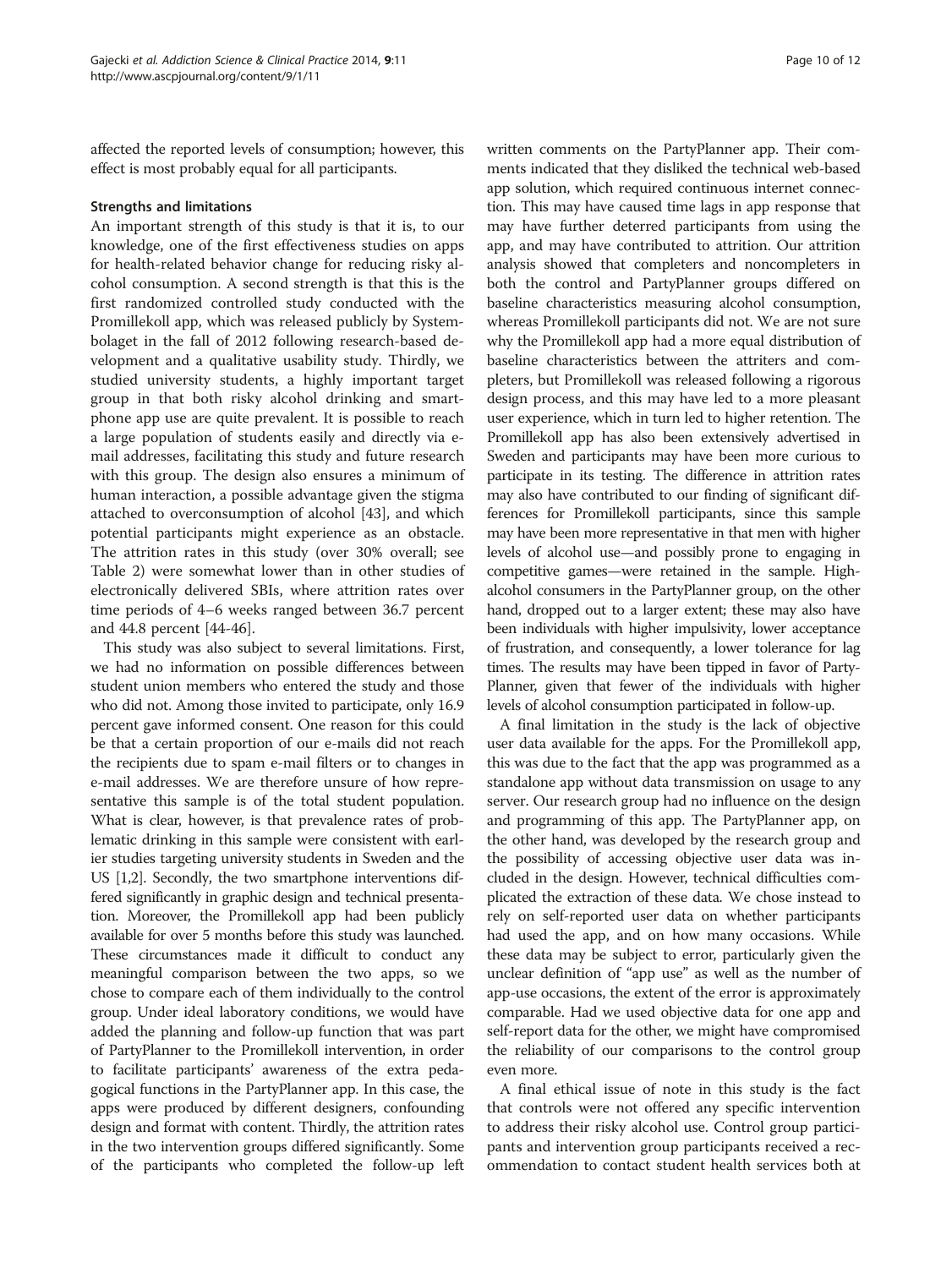<span id="page-10-0"></span>registration and at follow-up if they felt concerned about their drinking. Also, at the end of the study, a considerable proportion of the students were above the levels for recommended weekly consumption, but they were not offered any further interventions or referral.

# Conclusions

Overall, participation in our study did not seem to affect drinking in any of the three study groups. However, the Promillekoll app seemed to be associated with a negative effect in the form of an increased number of drinking occasions over one week. Our conclusion from this study is that eBAC calculation in the app form is not effective for reducing alcohol consumption among university students. Future development of apps with this purpose may require additional input to supplement eBAC feedback.

Our secondary analysis suggests that there might be gender differences in how apps are used in the context of risky drinking among university students. The Promillekoll app produced by the Systembolaget had one possible negative effect for the men, but not for the women. The PartyPlanner app, with the additional functionality of planning ahead and comparing real drinking events with plans, did not seem to negatively affect men. However, participants in this trial arm had a higher dropout rate, consisting to a larger extent of male participants with higher alcohol consumption, in comparison to the Promillekoll and control groups. Further research is thus necessary to explore gender differences in the use of apps in this context. Such research should investigate which app features are associated with higher participant retention, as well as whether app design needs to take gender factors into account.

Future research should use a uniform design for apps with different intervention components in order to control for the confounding effects of differing designs. This would enable isolation of component effects from design and technical differences between apps. Finally, an important area of future research is offering further help to individuals drinking more than the recommended weekly levels who are identified through such research. Although we referred all individuals concerned about their drinking to student health services in this study, we suspect that many might be reluctant to approach such services. Some might not be aware of the harmful nature of their drinking, whereas others might experience approaching student services as stigmatizing. One possibility would be to offer more indepth automated interventions to individuals drinking more than the recommended levels in a separate, secondary study.

#### Competing interests

The authors declare that they have no competing interests.

#### Authors' contributions

MG, CA, AHB, and KS designed the study. MG carried out the data collection. MG, IR, and AHB were responsible for the statistical analyses. MG, AHB, CA, and KS drafted the manuscript. The PartyPlanner app was conceived by CA, MG, and AHB. All authors were involved in preparation of the final manuscript. All authors read and approved the final manuscript.

#### Acknowledgements

This study was funded by the Alcohol Research Council of the Systembolaget, the Swedish Research Council, and the Center for Psychiatric Research at Karolinska Institutet. One of the interventions in this study was developed by the Systembolaget and is publicly available free of charge in iPhone and Android versions. The PartyPlanner web-based app was constructed by Morgan Fredriksson and Charlie Lindviken, Liquid Media AB.

#### Author details

1 Karolinska Institutet, Department of Clinical Neuroscience, Center for Psychiatric Research, Stockholm, Sweden. <sup>2</sup>Stockholm Center for Dependency Disorders, Stockholm, Sweden. <sup>3</sup>Department of Criminology, Malmö University, Malmö, Sweden.

#### Received: 19 December 2013 Accepted: 26 June 2014 Published: 2 July 2014

#### References

- 1. Johnston LD, O'Malley PM, Bachman JG, Schulenberg JE: Monitoring the Future National Results on Drug Use: 2012 Overview, Key Findings on Adolescent Drug Use. Ann Arbor: Institute for Social Research, The University of Michigan; 2013.
- 2. Andersson C, Johnsson KO, Berglund M, Ojehagen A: Alcohol involvement in Swedish university freshmen related to gender, age, serious relationship and family history of alcohol problems. Alcohol Alcohol 2007, 42:448–455.
- 3. Larimer ME, Cronce JM: Identification, prevention and treatment: a review of individual-focused strategies to reduce problematic alcohol consumption by college students. J Stud Alcohol Suppl 2002, 14:148-163.
- 4. Larimer ME, Cronce JM: Identification, prevention, and treatment revisited: individual-focused college drinking prevention strategies 1999–2006. Addict Behav 2007, 32:2439–2468.
- 5. Seigers DK, Carey KB: Screening and brief interventions for alcohol use in college health centers: a review. J Am Coll Health 2010, 59:151-158.
- 6. Ajzen I: The theory of planned behavior. Organ Behav Hum Decis Process 1991, 50:179–211.
- 7. Glassman T, Braun RE, Dodd V, Miller JM, Miller EM: Using the theory of planned behavior to explain the drinking motivations of social, high-risk, and extreme drinkers on game day. J Community Health 2010, 35:172-181.
- 8. Collins SE, Carey KB: The theory of planned behavior as a model of heavy episodic drinking among college students. Psychol Addict Behav 2007, 21:498–507.
- 9. Conner M, Warren R, Close S, Sparks P: Alcohol consumption and the theory of planned behavior: an examination of the cognitive mediation of past behavior. J Appl Soc Psychol 1999, 29:1676–1704.
- 10. Martens MP, Ferrier AG, Cimini MD: Do protective behavioral strategies mediate the relationship between drinking motives and alcohol use in college students? J Stud Alcohol Drugs 2007, 68:106–114.
- 11. Ray AE, Turrisi R, Abar B, Peters KE: Social-cognitive correlates of protective drinking behaviors and alcohol-related consequences in college students. Addict Behav 2009, 34:911–917.
- 12. Martens MP, Martin JL, Littlefield AK, Murphy JG, Cimini MD: Changes in protective behavioral strategies and alcohol use among college students. Drug Alcohol Depend 2011, 118:504–507.
- 13. Araas TE, Adams TB: Protective behavioral strategies and negative alcohol-related consequences in college students. J Drug Educ 2008, 38:211–224.
- 14. Andersson C, Johnsson KO, Berglund M, Ojehagen A: Intervention for hazardous alcohol use and high level of stress in university freshmen: a comparison between an intervention and a control university. Brain Res 2009, 1305:S61–S71.
- 15. Barnett NP, Murphy JG, Colb SM, Monti PM: Efficacy of counselor vs. computer-delivered intervention with mandated college students. Addict Behav 2007, 32:2529–2548.